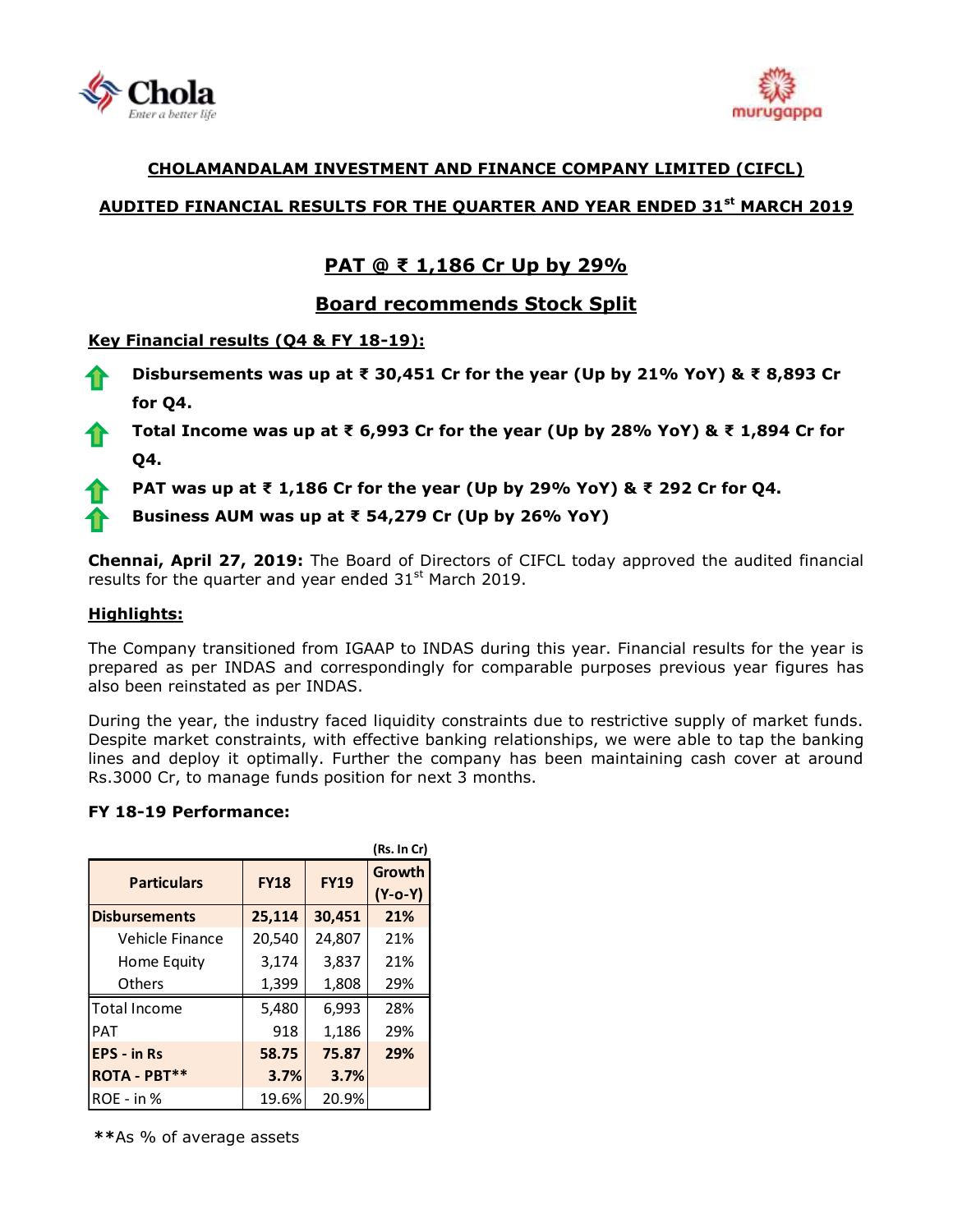



# **Disbursements grew by 21%# AUM grew by 26%# PAT grew by 29%**

*#Year-on-year figures*

#### **Performance Highlights:**

- Aggregate disbursements for the year ended March 19 were at ₹ 30,451 Cr as against ₹ 25,114 Cr in the previous year registering a growth of 21%.
- Vehicle Finance (VF) business has clocked a volume of ₹ 24,807 Cr for the year ended March 2019 as against ₹ 20,540 Cr in the previous year, reporting a growth of 21% Y-o-Y.
- Home Equity (HE) business disbursed ₹ 3,837 Cr as against ₹ 3,174 Cr for FY18, marking a growth of 21% YoY.
- Assets under management grew by 26% at ₹ 54,279 Cr as compared to ₹ 42,924 Cr in FY18.
- Profits after Tax (PAT) for the year ended March 2019 were at ₹ 1,186 Cr as against ₹ 918 Cr last year registering a growth of 29%.
- The PBT-ROTA for YTD FY19 is retained at 3.7% as in FY18.

#### **Final Dividend:**

The Board of Directors of the Company have recommended a final dividend of 20% being  $\bar{\tau}$  2.00 per share on the equity shares of the Company, for the year ending March 31, 2019. This along with the interim dividend takes the dividend to 65% being Rs.6.50 per share for the year ending March 31, 2019.

#### **Stock Split**

The Board of Directors of the Company have recommended sub-division of equity shares of  $\bar{\tau}$  10/each to five shares of ₹ 2/- each. Approval of the shareholders is being sought through a postal ballot for the proposal.

#### **Asset Quality**

CIFCL continues to demonstrate strong asset quality and been able to reduce the Stage 3 receivables from 3.4% in Mar'18 to 2.7% in Mar'19 (under IND AS). As per the traditional IGAAP approach also the GNPA levels reduced from 3.0% in Mar'18 to 2.3% in Mar'19. A brief comparison under both IGAAP and IND AS is also given.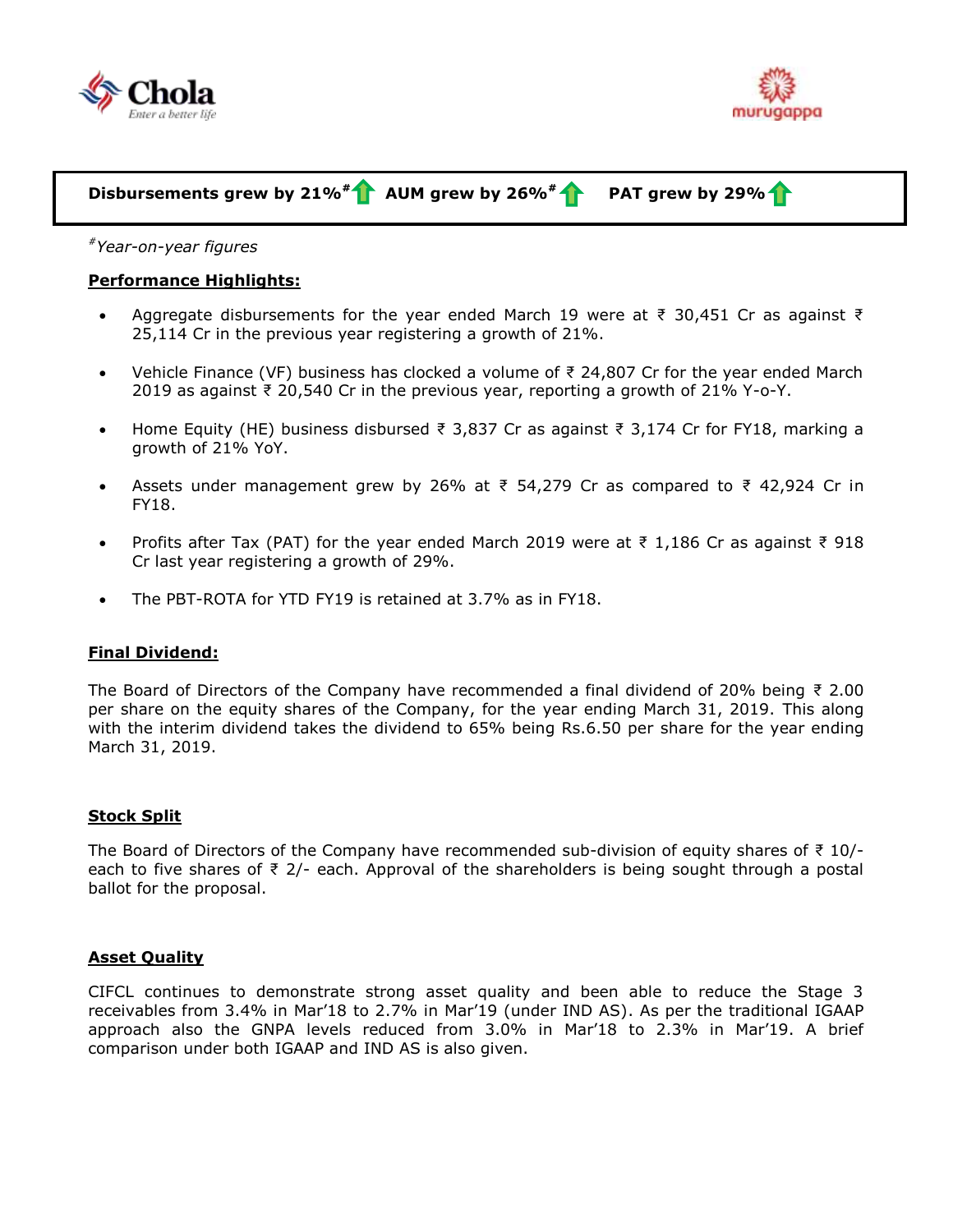



|                                |               |               |          |               | Rs in Crore   |
|--------------------------------|---------------|---------------|----------|---------------|---------------|
| <b>Particulars</b>             | <b>Mar-18</b> | <b>Jun-18</b> | $Sep-18$ | <b>Dec-18</b> | <b>Mar-19</b> |
| As per IGAAP                   |               |               |          |               |               |
| <b>GNPA</b>                    | 1,325         | 1,448         | 1,428    | 1,450         | 1,245         |
| <b>NNPA</b>                    | 740           | 812           | 792      | 790           | 626           |
| <b>Provision</b>               | 585           | 636           | 636      | 659           | 620           |
| GNPA%                          | 3.0%          | 3.1%          | 3.0%     | 2.8%          | 2.3%          |
| NNPA%                          | 1.7%          | 1.8%          | 1.6%     | 1.5%          | 1.1%          |
| <b>Provision Coverage%</b>     | 44.2%         | 43.9%         | 44.6%    | 45.5%         | 49.8%         |
| <b>Standard Assets Provn</b>   | 145           | 156           | 161      | 172           | 187           |
| <b>Standard Assets Provn %</b> | 0.40%         | 0.40%         | 0.40%    | 0.40%         | 0.40%         |
| <b>Total Provision</b>         | 730           | 792           | 797      | 831           | 806           |

|                                      |               |               |          |               | <b>Rs in Crore</b> |
|--------------------------------------|---------------|---------------|----------|---------------|--------------------|
| <b>Particulars</b>                   | <b>Mar-18</b> | <b>Jun-18</b> | $Sep-18$ | <b>Dec-18</b> | $Mar-19$           |
| As per IND AS                        |               |               |          |               |                    |
| Gross Asset - Stage 3                | 1,476         | 1,617         | 1,623    | 1,648         | 1,439              |
| Stage 3 Assets to Total Gross Assets | 3.4%          | 3.6%          | 3.4%     | 3.3%          | 2.7%               |
| <b>ECL</b> provision - Stage 3       | 507           | 555           | 566      | 576           | 546                |
| Coverage Ratio (%) - Stage 3         | 34.3%         | 34.3%         | 34.8%    | 35.0%         | 38.0%              |
| Gross Asset - Stage 1&2              | 41,602        | 43,624        | 46,083   | 48,261        | 52,102             |
| ECL provision - Stage 1&2            | 355           | 367           | 348      | 371           | 384                |
| Coverage Ratio (%) - Stage 1&2       | 0.9%          | 0.8%          | 0.8%     | 0.8%          | 0.7%               |
| <b>Total ECL Provision</b>           | 862           | 922           | 913      | 947           | 931                |

### **Capital Adequacy:**

The Capital Adequacy Ratio (CAR) of the company as on  $31<sup>st</sup>$  March 2019, was at 17.56% (As per IGAAP) as against the regulatory requirement of 15%.

### **Executive Director's Comments:**

Commenting on the results, Arun Alagappan, Executive Director, stated "We have been consistent in delivering growth over 25% in AUM, total income and PAT for the past few years and the growth has been phenomenal even during the current year across all major parameters. The Asset quality has improved further this year and is at an all-time low of 1.1% Net NPA.

During the year, the industry faced an adverse impact due to tightening of financing following the liquidity crunch. However, at Chola we did not have any impact having built credible relationships with banks and financial institutions, which resulted in more than adequate funds for the company to disburse".